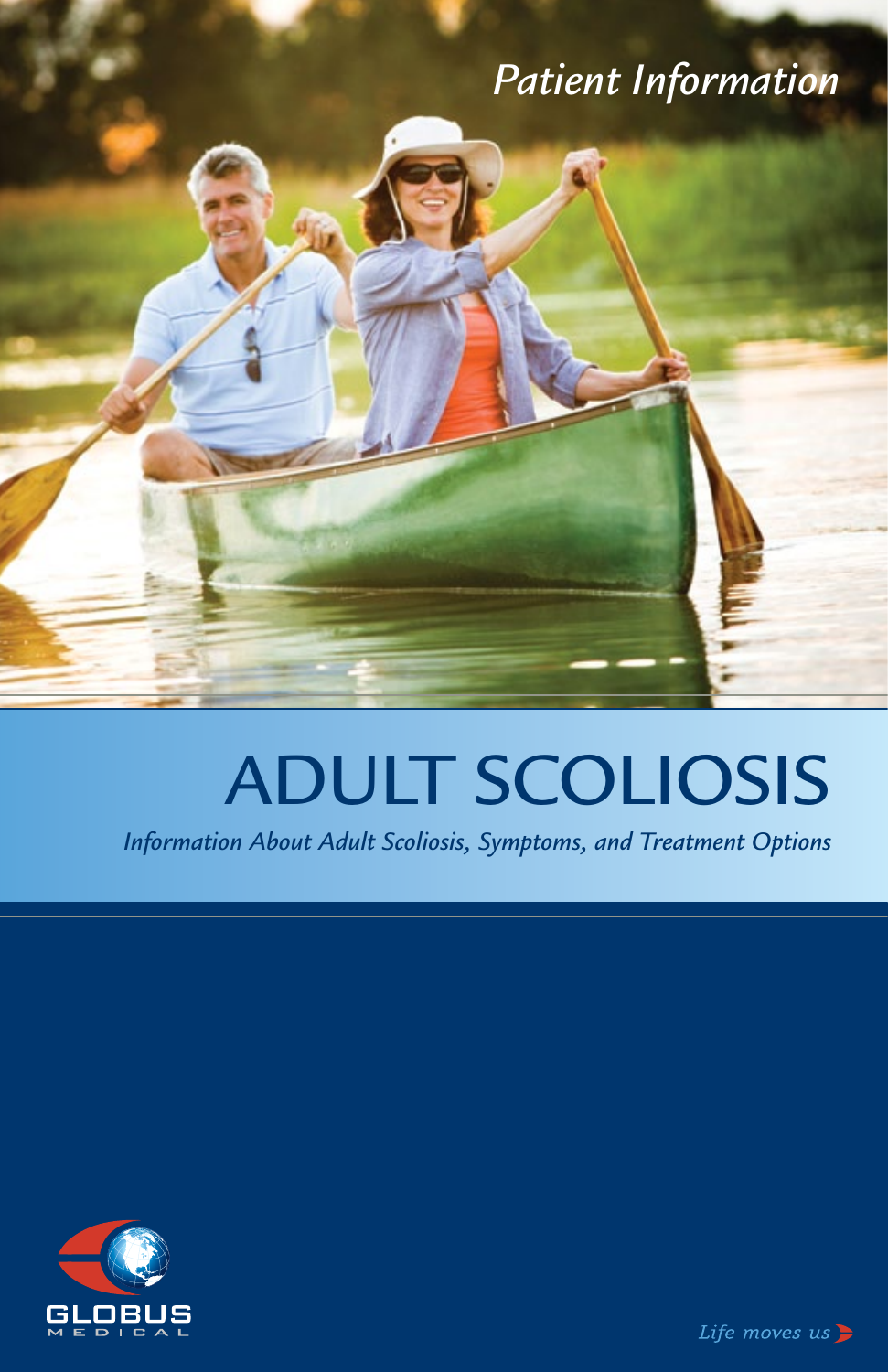# Table of Contents

| Surgical Treatment                                             |
|----------------------------------------------------------------|
|                                                                |
|                                                                |
| Contraindications, Complications, Warnings, and Precautions 12 |
|                                                                |
|                                                                |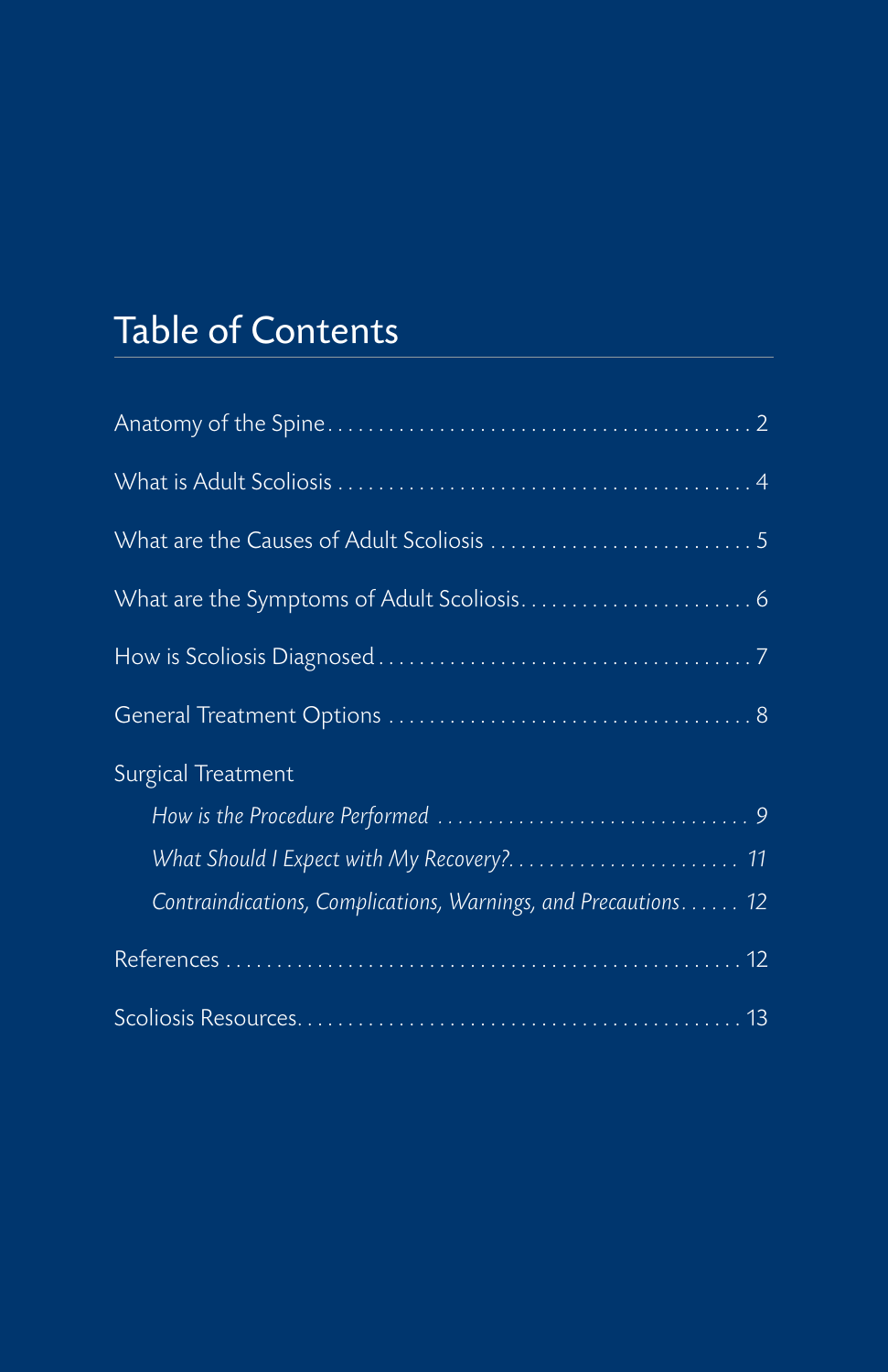

# Adult Scoliosis

## Patient Information

This brochure will help you understand more about:

- Anatomy of the spine
- Information about scoliosis
- What to expect from surgery

*The decision to receive medical treatment is individualized to the patient and the patient's symptoms. The information presented within this brochure may not apply to your condition, treatment or outcome, as surgical techniques vary and complications can occur. It is important to discuss the viability of treatment with your physician to decide which treatment option is right for you.*

*This brochure is intended to be an education resource only and is not meant to be a warranty or to replace a conversation between a patient and their physician or member of their health care team. Please consult your physician for a complete list of indications, precautions, clinical results and other important medical information that pertains to surgical treatment.*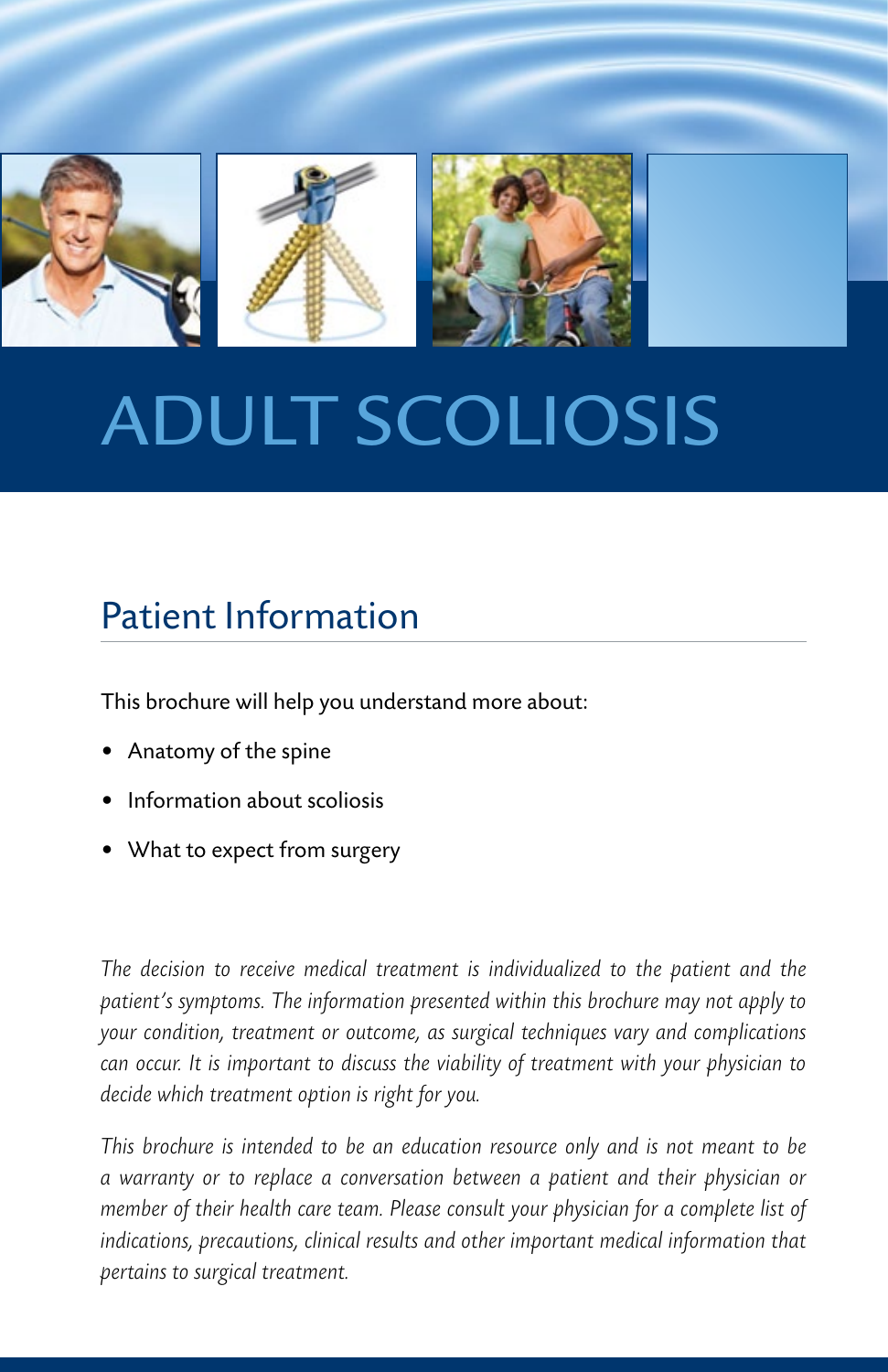## Anatomy of the Spine

The spine is one of the most important structures in the human body. It supports much of the body's weight and protects the spinal cord, which carries information from the brain to the rest of the body. The spine is strong yet flexible, allowing for a wide range of movements.

To understand scoliosis, you must first understand what a healthy spine looks like.

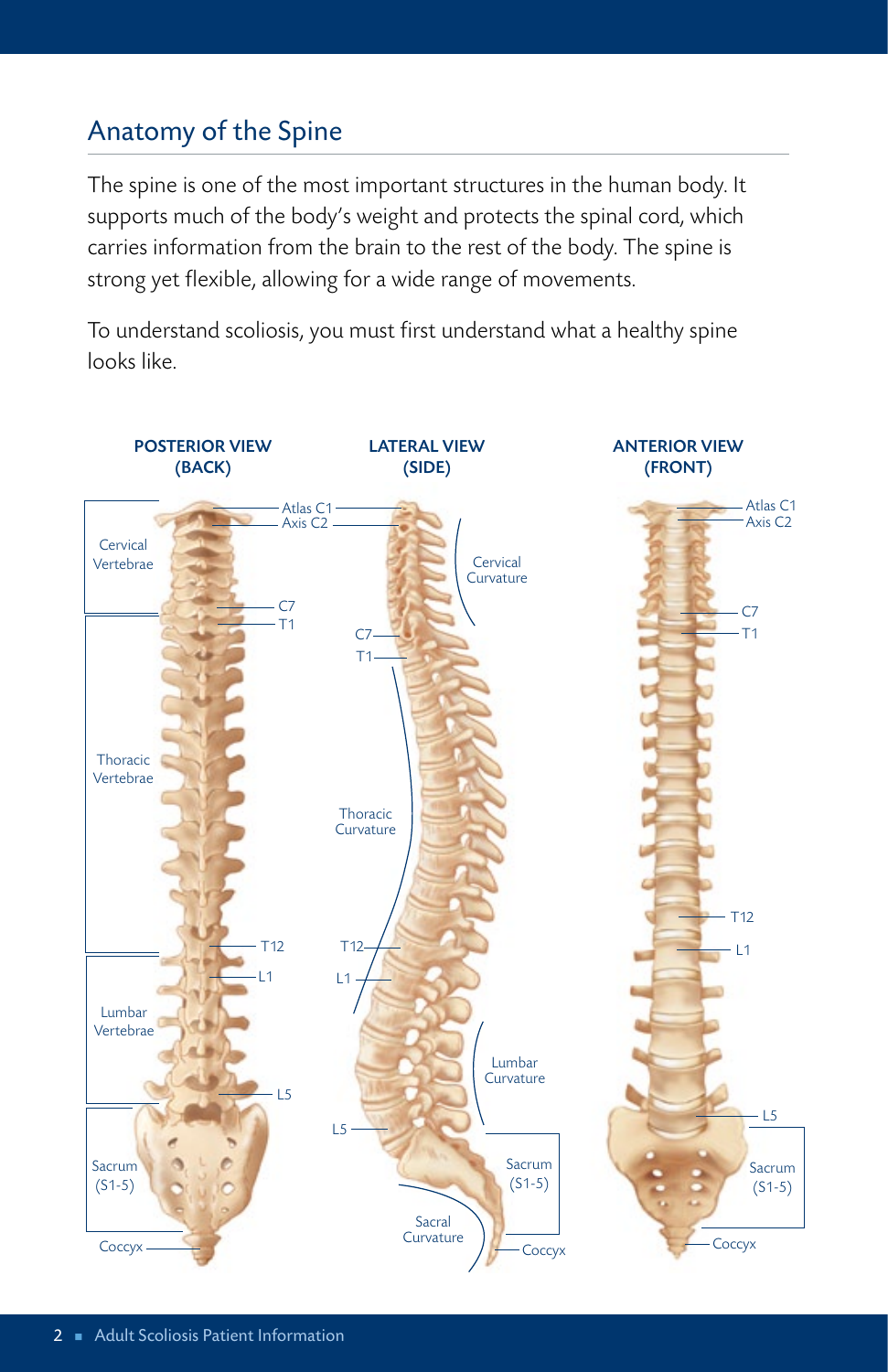## Anatomy of the Spine

The spine is made up of vertebrae and is divided into four distinct regions:

- Cervical Spine: The cervical spine is your neck. It starts at the base of your skull and contains seven vertebrae.
- Thoracic Spine: The thoracic spine is your mid-back. It contains 12 vertebrae that connect to the ribs and sternum, making this portion very stable.
- Lumbar Spine: The lumbar spine is your lower back. It contains five vertebrae which are the largest and strongest, and carries most of your body weight.
- Sacrum and Coccyx: The sacrum consists of five fused vertebrae; the end of the spine is the coccyx, or the tailbone.

From behind, the healthy spine appears to be straight. However, when viewed from the side, the spine is naturally curved inward and outward which allows the spine to support more weight.

The vertebrae bear the weight of the upper body and provide points of attachment for muscles and ligaments. They also protect the spinal canal and provide exit points for spinal nerves. The individual vertebrae are separated by intervertebral discs, which act as cushions or shock absorbers between the vertebral bodies.

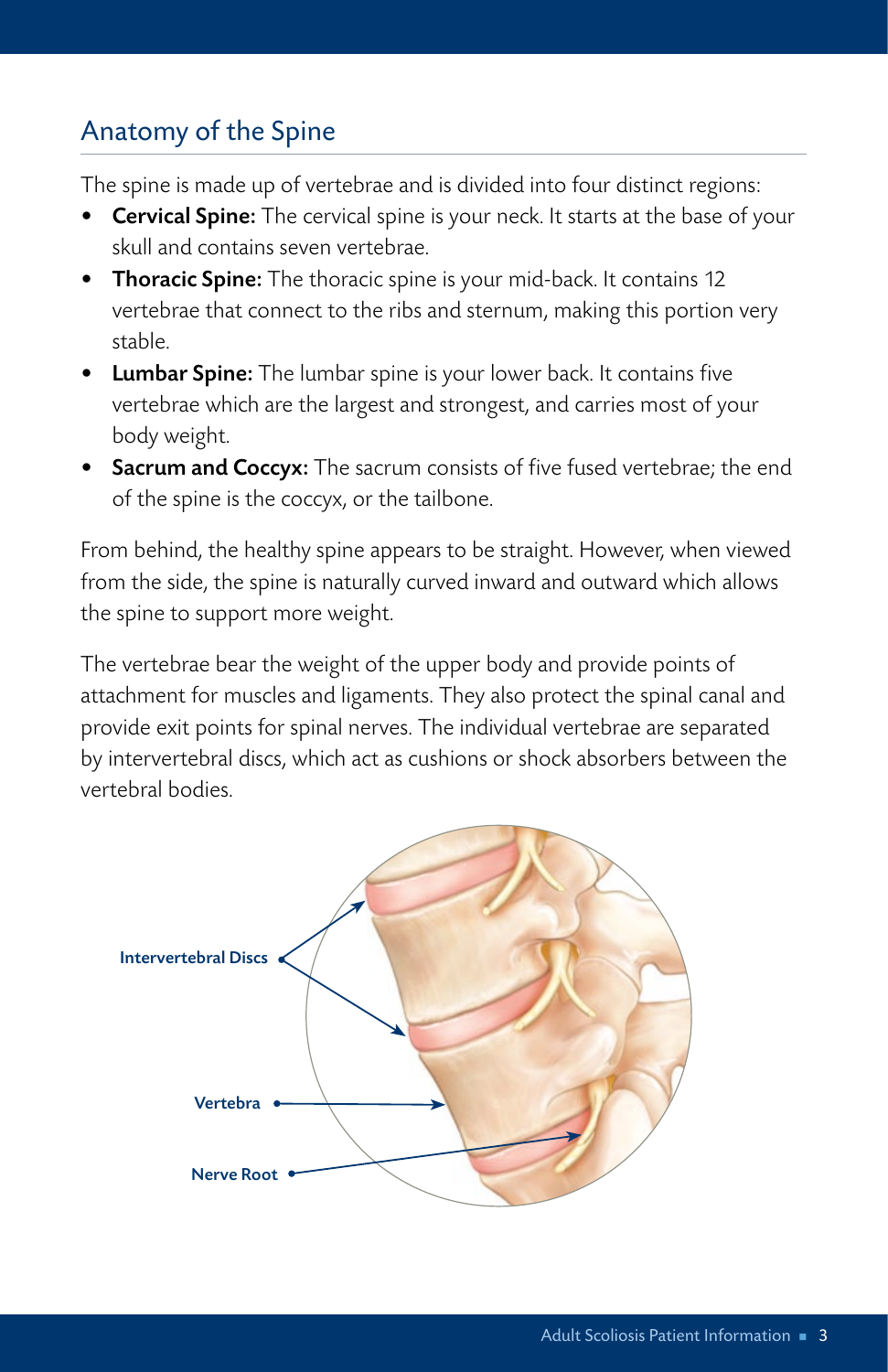## What is Adult Scoliosis?

Scoliosis is a sideways curvature of the spine. When the spine is viewed from the back, it appears to be straight. However, patients with scoliosis have curves that look like a "C" (one curve) or an "S" (two curves) when viewed on an x-ray.

Approximately six million people in the US are diagnosed with scoliosis. 1 Although scoliosis can occur at any age, it most frequently develops in children between 10 and 18 years old. Scoliosis that occurs or is diagnosed in adulthood is an entirely different condition, since the causes of scoliosis and the treatment goals are different.

The prevalence of adult scoliosis in the general population ranges from 2% to 32%, and can be as high as 68.6% in the elderly. 2 Because medical advances continue to extend life expectancy, the impact of adult scoliosis will continue to increase. 2

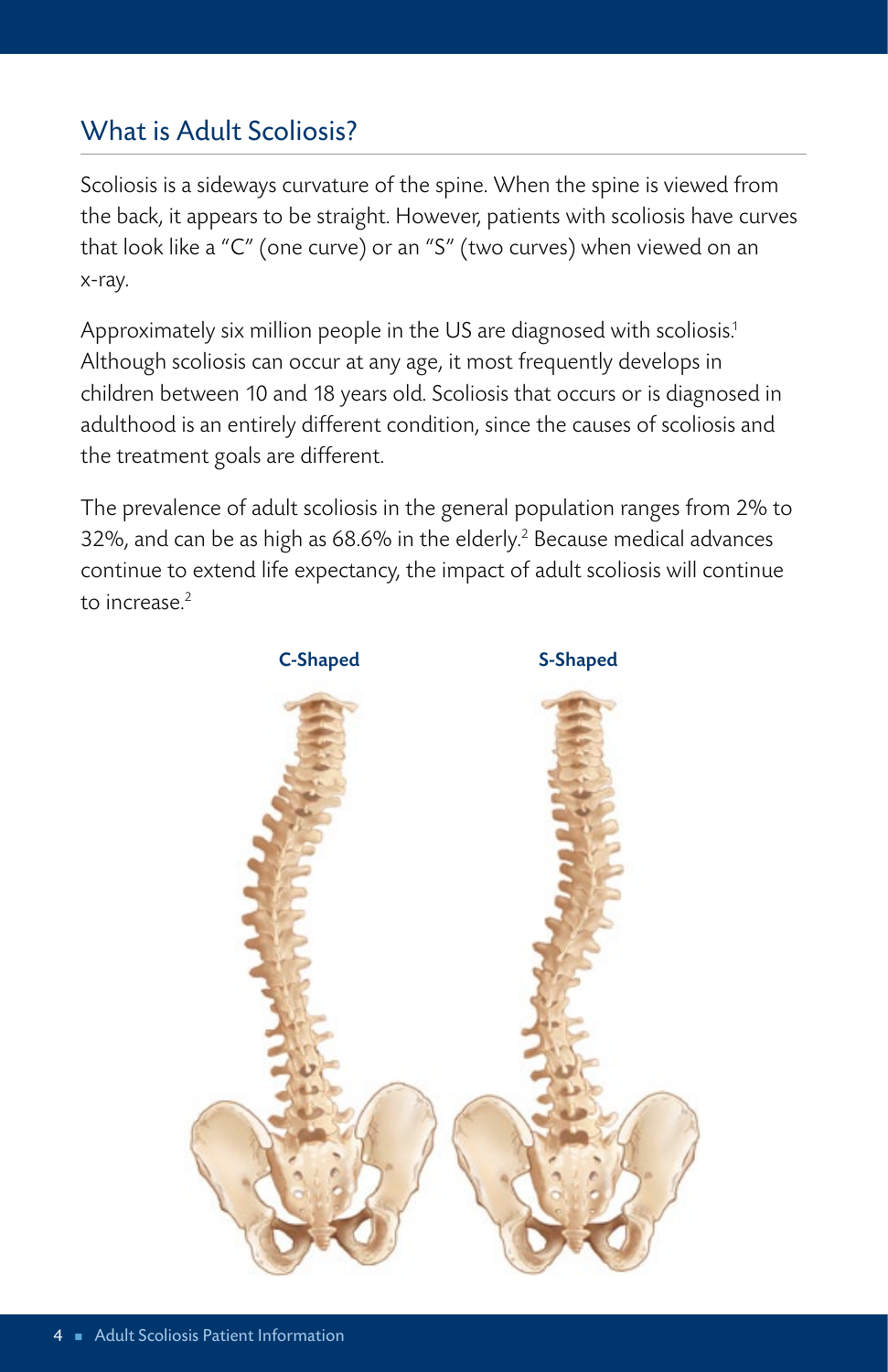## What are the Causes of Adult Scoliosis?

There are many different causes of scoliosis in adults. The most common causes include:

#### Adolescent Scoliosis of the Adult (ASA)

Scoliosis that was present during adolescence and then worsened during adulthood. This type of scoliosis is often idiopathic and is known as adolescent scoliosis of the adult (ASA).



#### *De Novo* Degeneration Scoliosis (DDS)

Scoliosis that began in adulthood due to degenerative changes in the spine, causing a deformity to develop. This type of scoliosis is known as *de novo* degeneration scoliosis (DDS).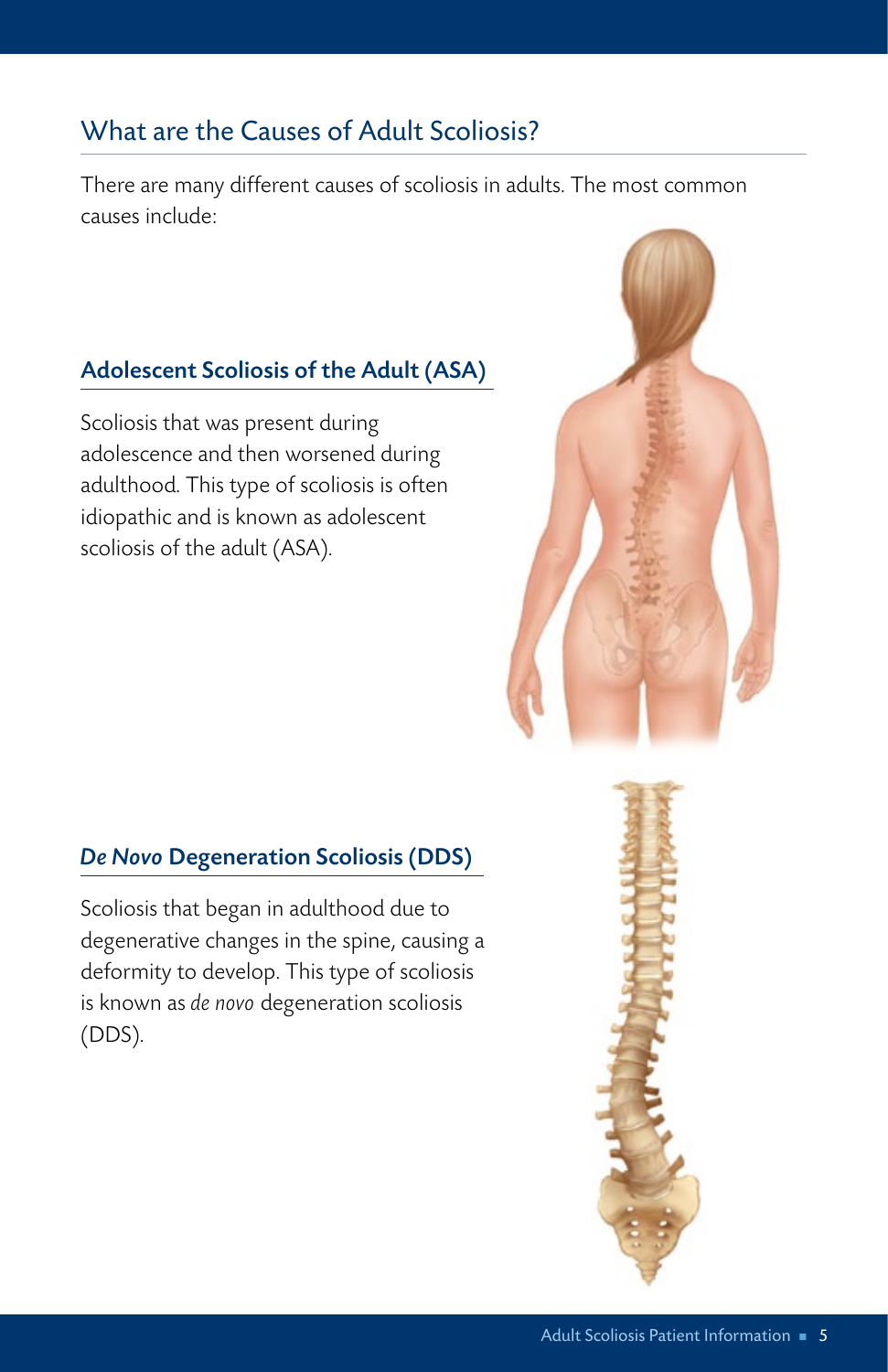## What are the Symptoms of Adult Scoliosis?

Unlike adolescents with scoliosis who rarely complain of pain, adult patients with scoliosis present with a variety of symptoms including:

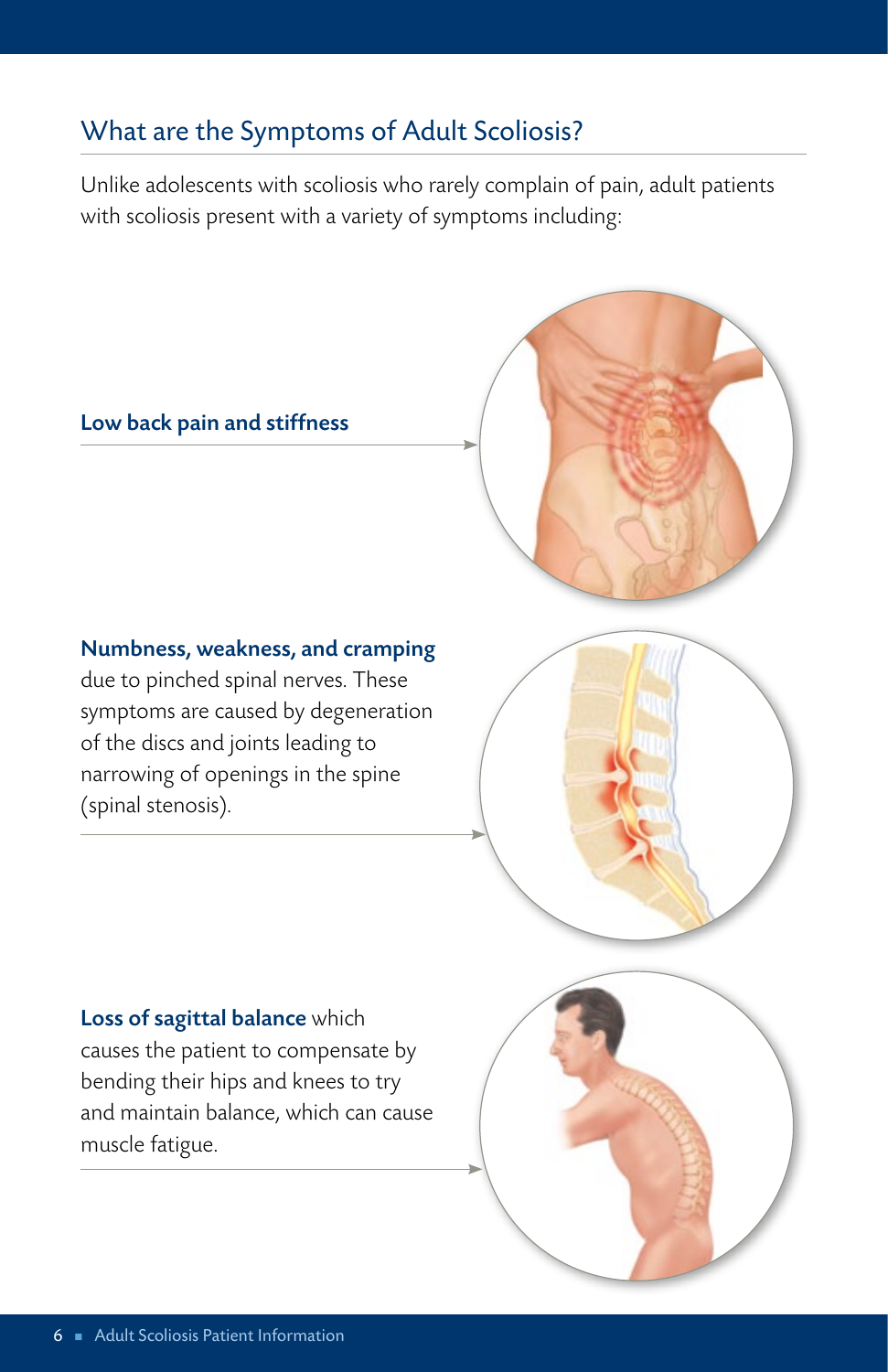## How is Scoliosis Diagnosed?

The diagnosis typically begins with a complete history followed by a thorough physical and neurologic examination. A healthcare professional will examine the spine and look for any signs of scoliosis.

X-rays may be taken in order to evaluate any tilt or rotation of the vertebrae causing a curvature. X-rays allow the doctor to confirm the diagnosis, monitor the degree and severity of the curve, and to assess the patient's skeletal maturity.



Posterior view (back)



Lateral view (side)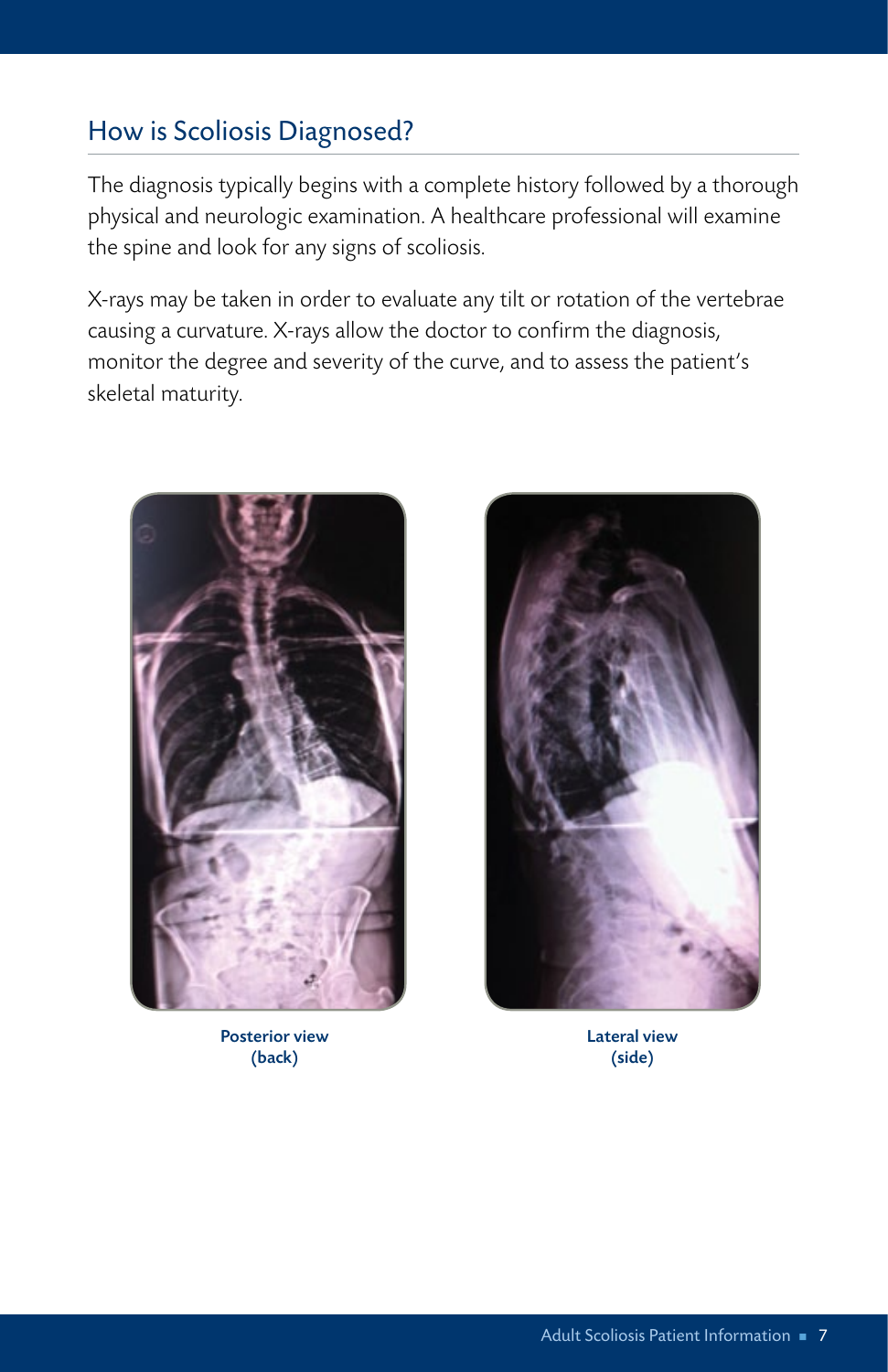## General Treatment Options

In most cases of adult scoliosis, non-operative treatment is preferred. This can include periodic observation, over-the-counter pain relievers and exercise.

Surgical treatment is reserved for patients who have failed all conservative (non-operative) management. The indications for surgery may be based on the following criteria:3

- Back pain that has failed conservative treatment
- • Progressive leg pain or neurologic deficit
- • Muscle fatigue secondary to spinal imbalance
- Curve progression
- Progressive pulmonary compromise secondary to deformity
- Severe deformity

The goals of surgery are to restore spinal balance, reduce pain and discomfort, and maintain corrected alignment by fusing and stabilizing the spinal segments.

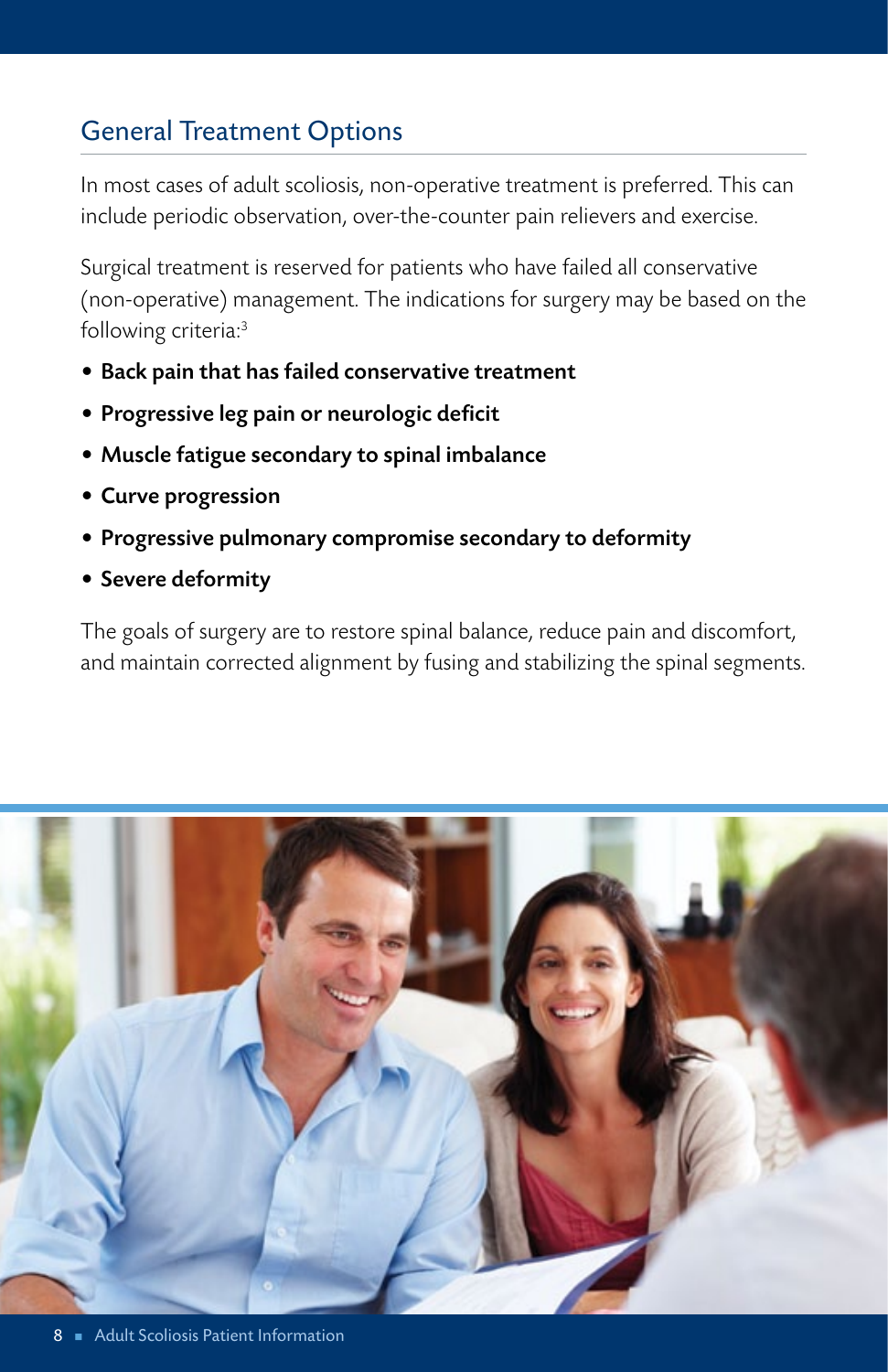## Surgical Treatment

#### How is the Procedure Performed?

To help stabilize the spine, screws are placed on each side of the vertebrae in the part of the bone called the pedicle. Hooks may also be used in conjunction with screws, and are placed around the pedicle or around the part of the bone called the lamina.



Rods are then placed and secured in the screw heads, connecting adjacent vertebrae. The rods are shaped to match the desired corrected curvature of the spine and are attached to the screws and/or hooks.



Rod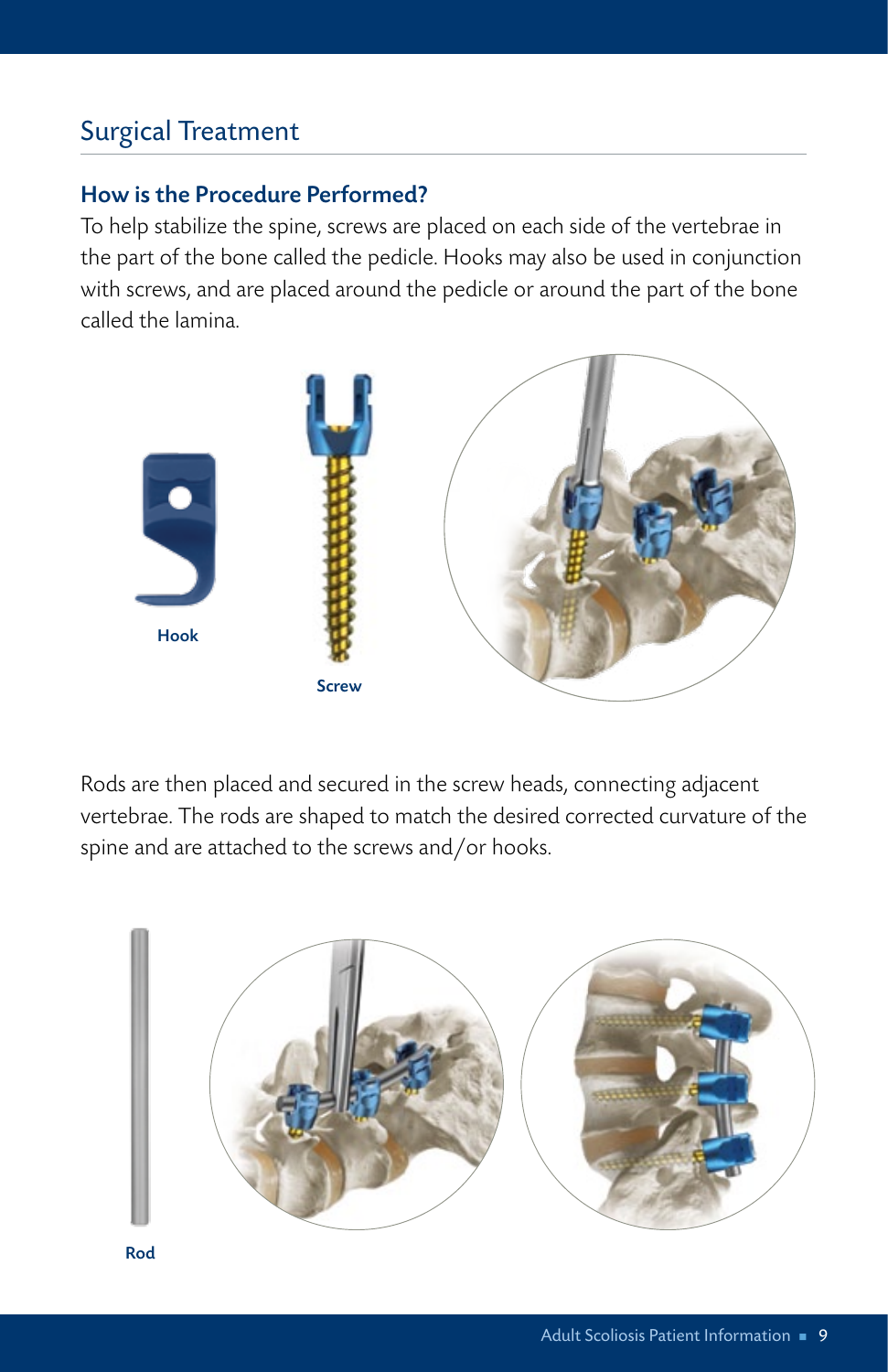## Surgical Treatment (cont'd)

### How is the Procedure Performed? (cont'd)

Bone graft material is placed around the final assembly and as the spine heals, spinal fusion is accomplished by bone growth between the vertebrae. This bone growth permanently fixes the spine in the desired position.

The implants hold the spine in the corrected position while the spine fuses.

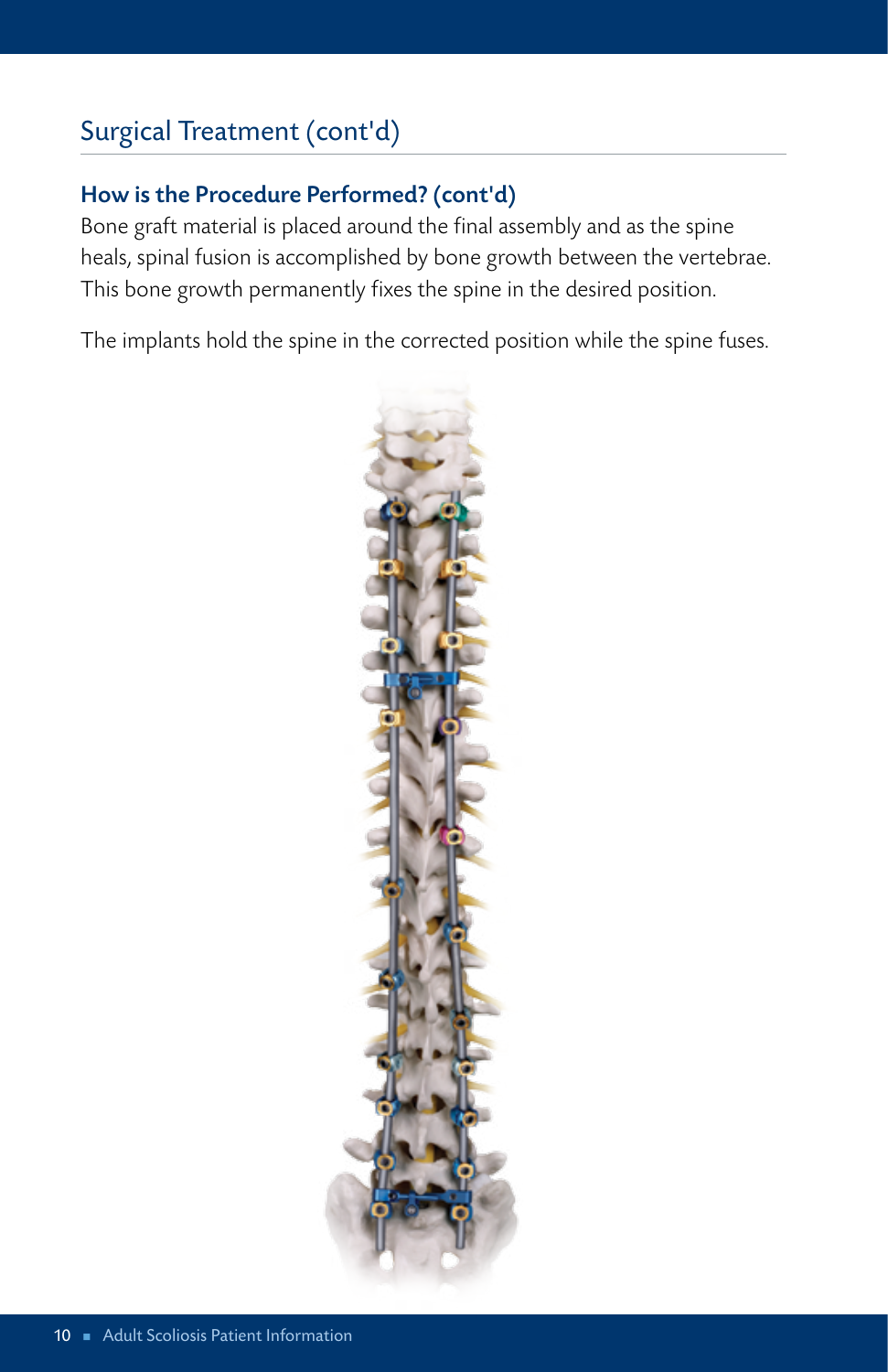

### Surgical Treatment (cont'd)

#### What Should I Expect with my Recovery?

Surgical treatment for scoliosis may help you return to normal activities. Many patients are in the hospital for 1-2 weeks; and may return to activities as soon as 3 months after surgery, or up to 9 months following the procedure. Recovery time varies between patients.

It is the surgeon's goal for the patient to eventually return to his/her preoperative activities. A positive attitude, reasonable expectations and compliance with your doctor's post-surgical instructions may all contribute to a satisfactory outcome.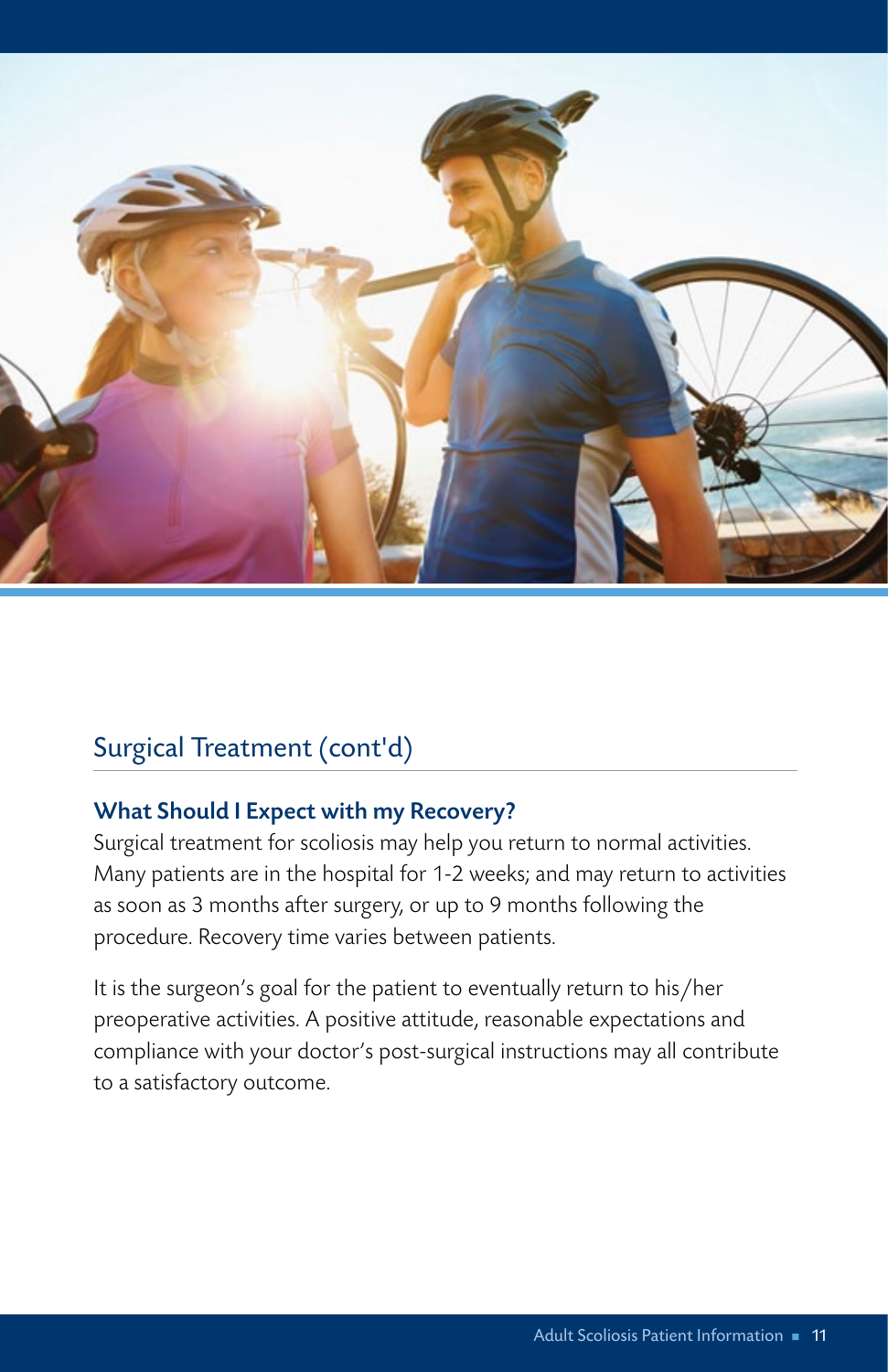## Surgical Treatment (cont'd)

#### Contraindications, Complications, Warnings, and Precautions

You may be contraindicated for a device if you have an infection, a congenital abnormality, are obese, pregnant, mentally ill, diabetic, suffer from rheumatoid arthritis, osteoporosis, or cancer.

As with any surgical procedure, complications may occur following the placement of a device. These can include but are not limited to early or late implant bending, breakage, failure, loosening, movement/migration, bone fracture, and allergic reaction to implant material.

Other general complications associated with any spinal surgical procedure include non-union or delayed union, pseudarthrosis, pain, second surgery, bleeding, early or late infection, spinal cord and/or nerve damage, incisional complication, scar formation, blood vessel damage, cardiovascular system compromise, respiratory problems, complications due to bone grafting, reactions to anesthesia, impotence, sexual dysfunction, paralysis, and death.

*This list does not include all possible contraindications, complications, warnings, or precautions. Please consult with your surgeon for additional information on this topic and how it applies to your particular medical condition.*

## References

- 1. National Scoliosis Foundation. Information and Support. Cited 28 Dec 2011. Available online at: http://www.scoliosis.org/info.php.
- 2. Smith, Justin S., et al. *Risk-Benefit Assessment of Surgery for Adult Scoliosis.* Spine 2011; 36(10): 817-824.
- 3. Herkowitz, Harry N. et al. *The Lumbar Spine.* Philadelphia: Lippincott Williams and Wilkins, 2004.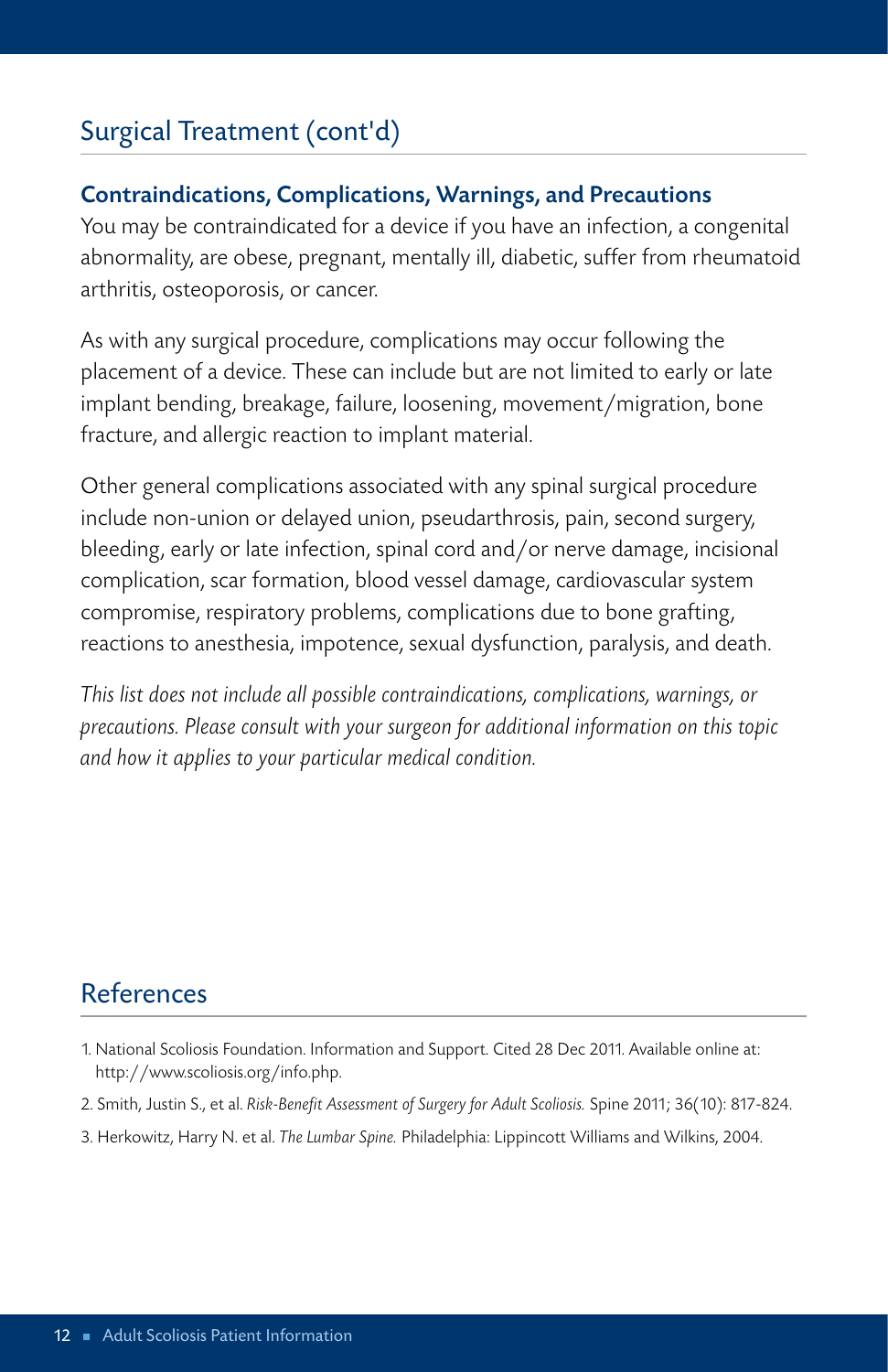#### Scoliosis Resources

#### AMERICAN ACADEMY OF ORTHOPAEDIC SURGEONS (AAOS)

Address: 6300 North River Road Rosemont, IL 60018 Phone: (847) 823-7186 Website: www.aaos.org

#### AMERICAN ASSOCIATION OF NEUROLOGICAL SURGEONS (AANS)

Address: 5550 Meadowbrook Drive Rolling Meadows, IL 60008 Phone: (847) 378-0500 Website: www.aans.org

#### AMERICAN PHYSICAL THERAPY ASSOCIATION (APTA)

Address: 1111 North Fairfax Street Alexandria, VA 22314 Phone: (703) 684-2782 Website: www.apta.org

#### INTERNATIONAL RESEARCH SOCIETY FOR SPINAL DEFORMITIES (IRSSD)

Address: The University of Liverpool Sherrington Building Ashton Street Liverpool L69 3GE UK

Phone: 44 151 794 5502

Website: www.liv.ac.uk/HumanAnatomy/ phd/irssd

#### NATIONAL INSTITUTE OF ARTHRITIS AND MUSCULOSKELETAL AND SKIN DISEASES (NIAMS)

Address: 1 AMS Circle Bethesda, MD 20892 Phone: (301) 495-4484 Website: www.niams.nih.gov

#### NATIONAL SCOLIOSIS FOUNDATION (NSF)

Address: 5 Cabot Place Stoughton, MA 02072 Phone: (800) 673-6922 Website: www.scoliosis.org

#### NORTH AMERICAN SPINE SOCIETY (NASS)

Address: 22 Calendar Court, 2nd Floor LaGrange, IL 60525 Phone: (877) 774-6337 Website: www.spine.org

#### SOCIETY ON SPINAL ORTHOPEDIC AND REHABILITATION TREATMENT (SOSORT)

E-mail: kotwicki@amp.edu.pl Website: www.sosort.org

#### SCOLIOSIS RESEARCH SOCIETY (SRS)

Address: 555 East Wells Street, Suite 1100 Milwaukee, WI 53202 Phone: (414) 289-9107 Website: www.srs.org

#### THE SCOLIOSIS ASSOCIATION, INC.

Address: P.O. Box 811705 Boca Raton, FL 33481 Phone: (561) 994-4435 Website: www.scoliosis-assoc.org5